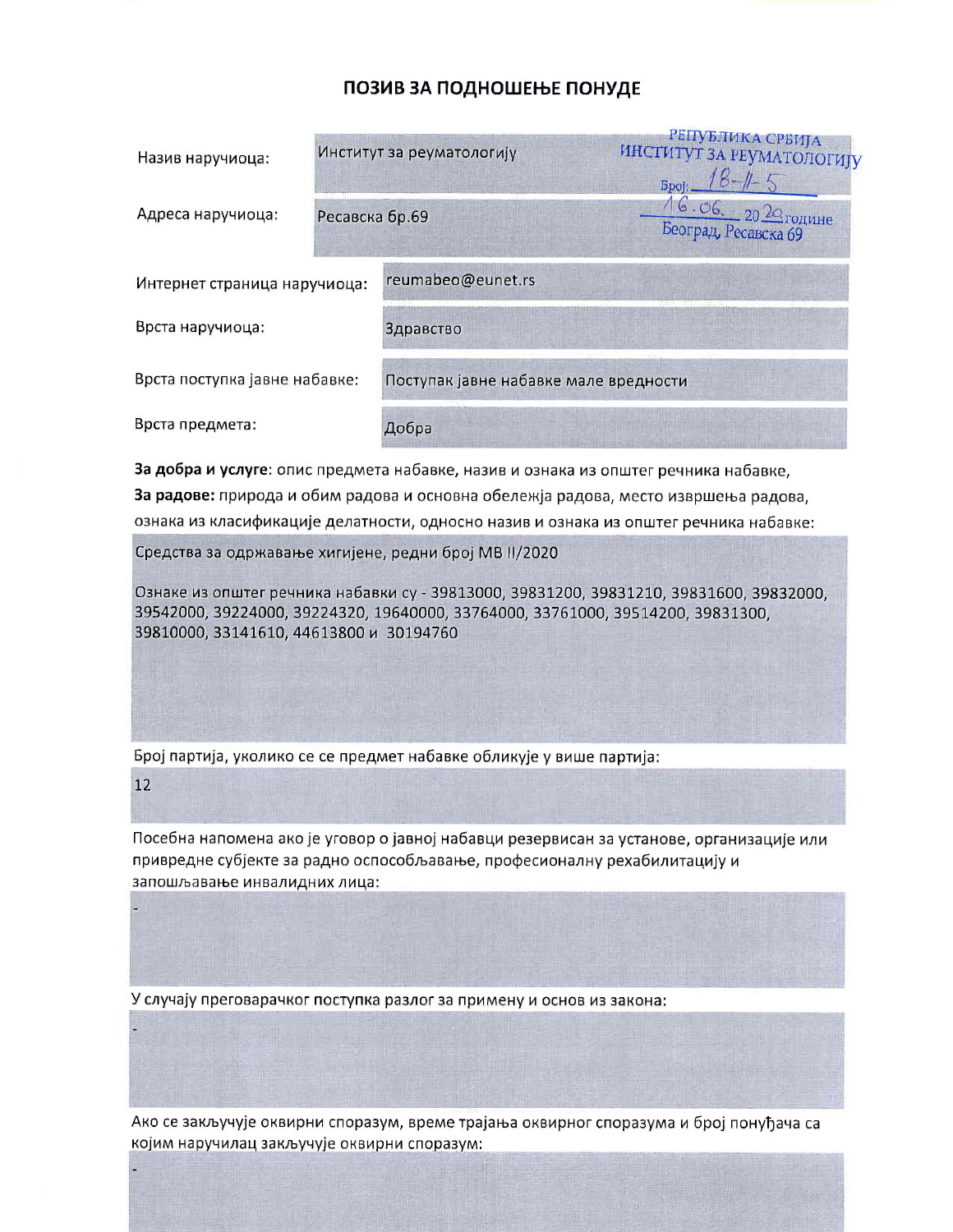У случају подношења електронске понуде, примене електронске лицитације или система динамичне набавке - основни подаци о информационом систему наручиоца и неопходним техничким условима за учешће:

У случају примене система динамичне набавке рок трајања система:

У случају обавезе подношења понуде са подизвођачем проценат вредности набавке који се извршава преко подизвођача:

Критеријум, елементи критеријума за доделу уговора:

Уговор о јавној набавци биће додељен понуђачу применом критеријума "најнижа понуђена цена", сагласно одредбама члана 85. став. 1. тачка 2. Закона о јавним набавкама ("Сл. гласник РС", бр. 124/2012, 14/2015 и 68/2015).

Начин преузимања конкурсне документације, односно интернет адреса где је конкурсна документација доступна:

www.portal.ujn.gov.rs www.reumatologija.org.rs

Адреса и интернет адреса државног органа или организације, односно органа или службе територијалне аутономије или локалне самоуправе где се могу благовремено добити исправни подаци о пореским обавезама, заштити животне средине, заштити при запошљавању, условима рада и сл: